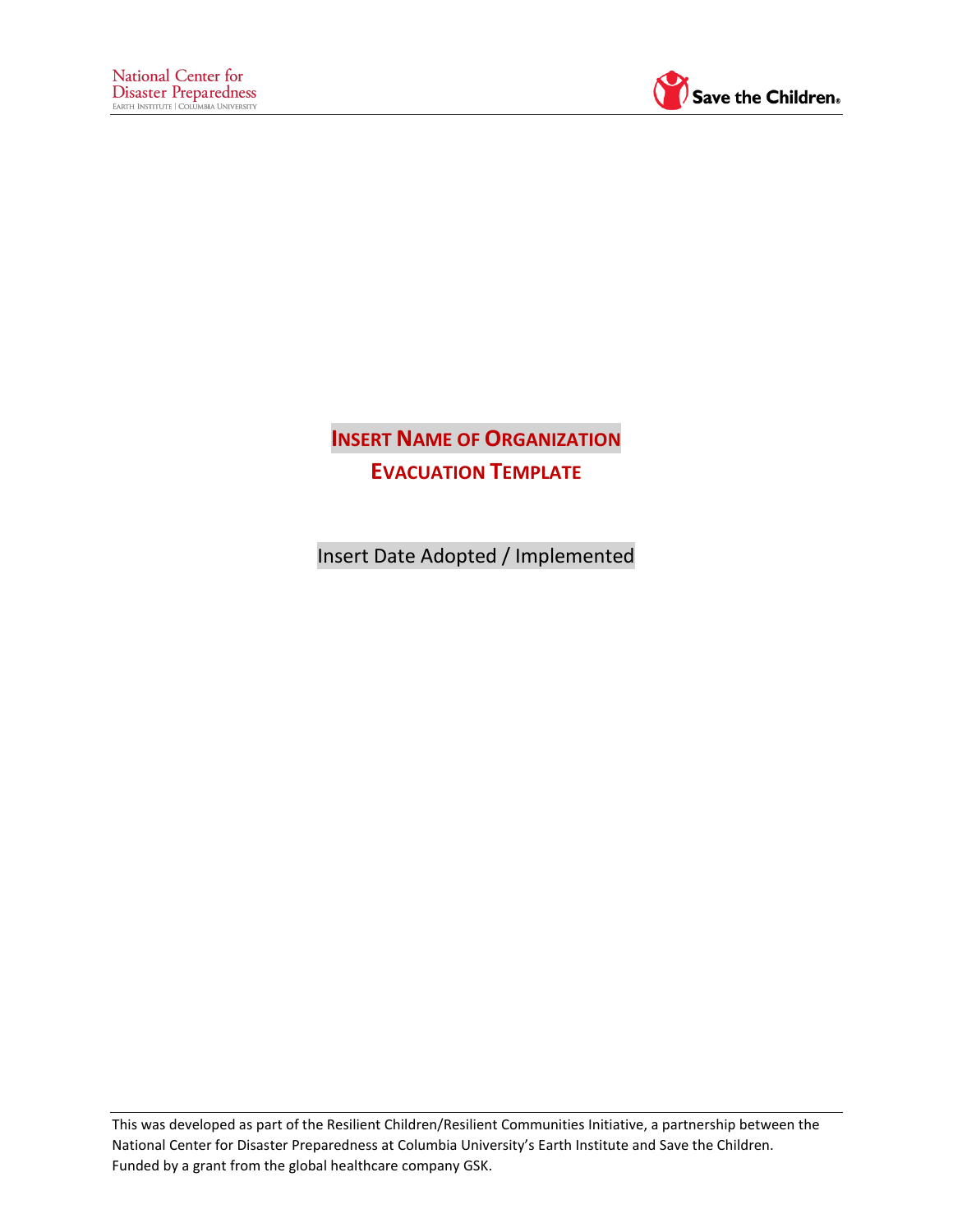# **I. Introduction**

During an emergency, it may be necessary to either evacuate the building or to shelter-in-place. The decision to shelter-in-place or evacuate will be made based on numerous factors. There may be times where it is safer to remain in the building and other times where evacuation either temporarily to another location within the building or completely out of the building may be necessary. This guide will assist in making that determination and procedure for carrying out the operation.

# **II. Preparedness Actions**

## **a. Selecting an Evacuation Location**

## **i. Location within the building**

There may be times when it is necessary to relocate children and staff to an alternate location within the building to temporarily house them until an alternate location can be determined. This may be in an auditorium, cafeteria, gymnasium, or another wing the building. This location should be pre-determined and known to all staff. Evacuation routes to these locations should also be established.

When choosing these locations, it is important to consider the numerous types of events that may occur. Attempt to find locations that are interior, with minimal windows, and large enough to house the children and staff.

## **ii. Location outside of the building but on the grounds**

Assembly points outside of the building should also be identified and known to staff. Most likely these will be the same assembly points as those for fires. Consideration should be taken to ensure these spots are away from the building and away from hazards (such as trees or other potential for falling debris).

## **iii. Alternate off-site location**

An alternate (or sister) location should be established for a full building off-site evacuation. Upon identification of this building, a written agreement for use should be obtained. Ideally, the building will be able to accommodate all the children and staff as well as anyone currently using the building. Once the location is identified, a location to house the children and staff inside should be also identified.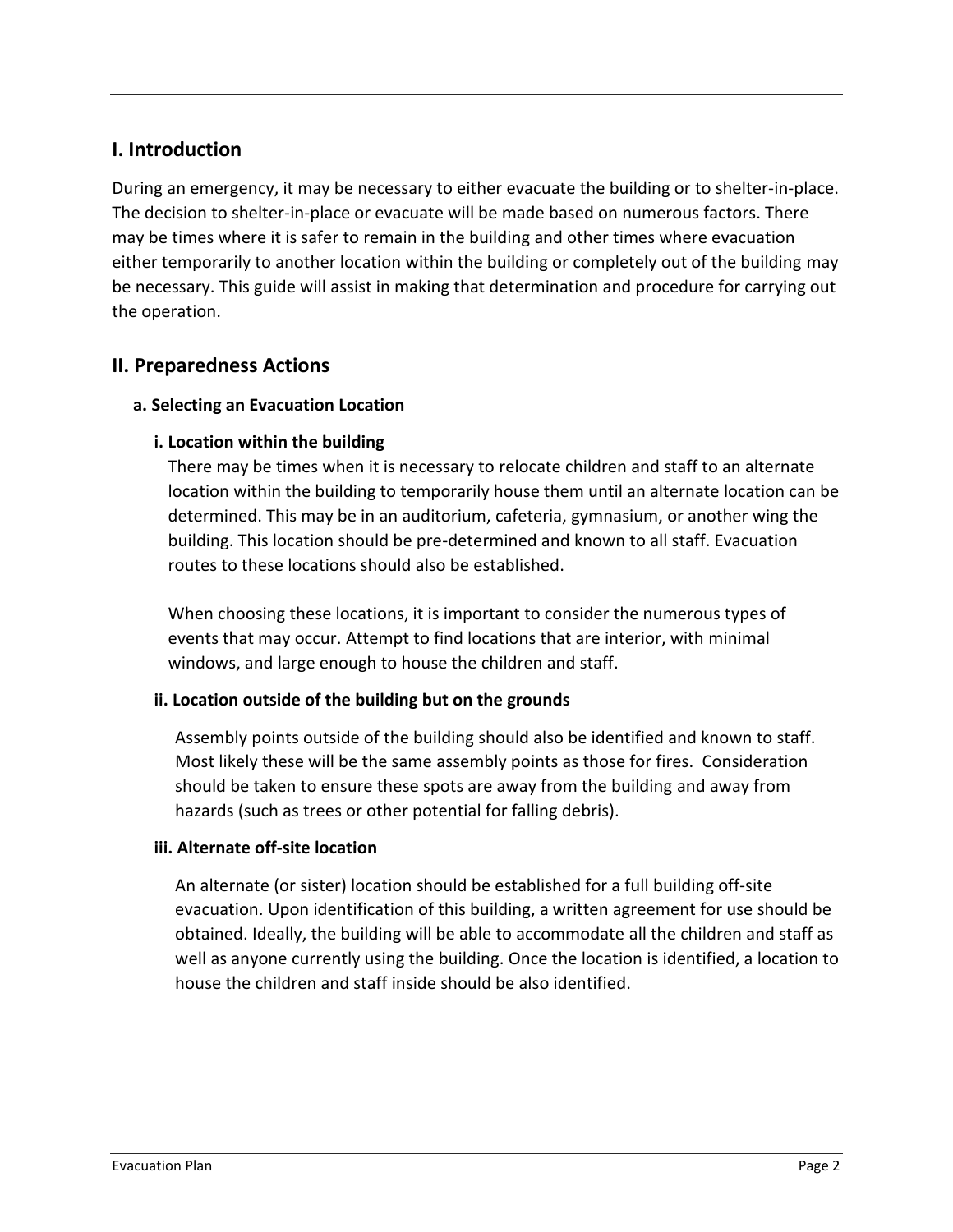#### **b. Development of Evacuation Routes**

Evacuation routes should be established for each potential evacuation location. The routes should include a primary and secondary route that provides the quickest and safest method of arriving at the location. When planning, consider areas of potential bottle necks and ensure a pathway around these.

In addition, the routes should be published to staff and transportation as well as local governmental officials (first responders and emergency management). Copies of these maps are attachments to this plan.

#### **c. Training and Exercises**

It is imperative that all staff is aware of this plan and can carry out their assigned responsibilities during an emergency. To do this, a copy of this plan will be made available to all staff. Staff will be asked to review it annually to ensure their understanding. It is also recommended that periodic drills take place for staff and children. Evacuation and shelter-in-place and drills should occur regularly.

#### **d. Review of the Plan**

Administration should review this plan at least annually and make any necessary changes. If changes are made, the plan should be redistributed to all staff, so they are aware of the changes.

#### **III. Decision to Evacuate or Shelter-in-Place**

The *(enter title of person in charge)* shall have the authority to make the decision to either evacuate or shelter in place when an emergency is occurring. The following should be taken into consideration:

- 1. What is the nature of the event?
	- Is it localized or widespread?
	- What is the extent of damage or harm expected from the event?
	- What is the forecast for the event?
	- Is there enough time to evacuate?

## 2. Is the building in danger?

- a. Is the building located in an area that is expected to be impacted by the event?
- b. Is the structural integrity intact?
- c. Are utilities available to the building?
- 3. What are local governmental authorities stating?
	- a. Have they provided any recommendations?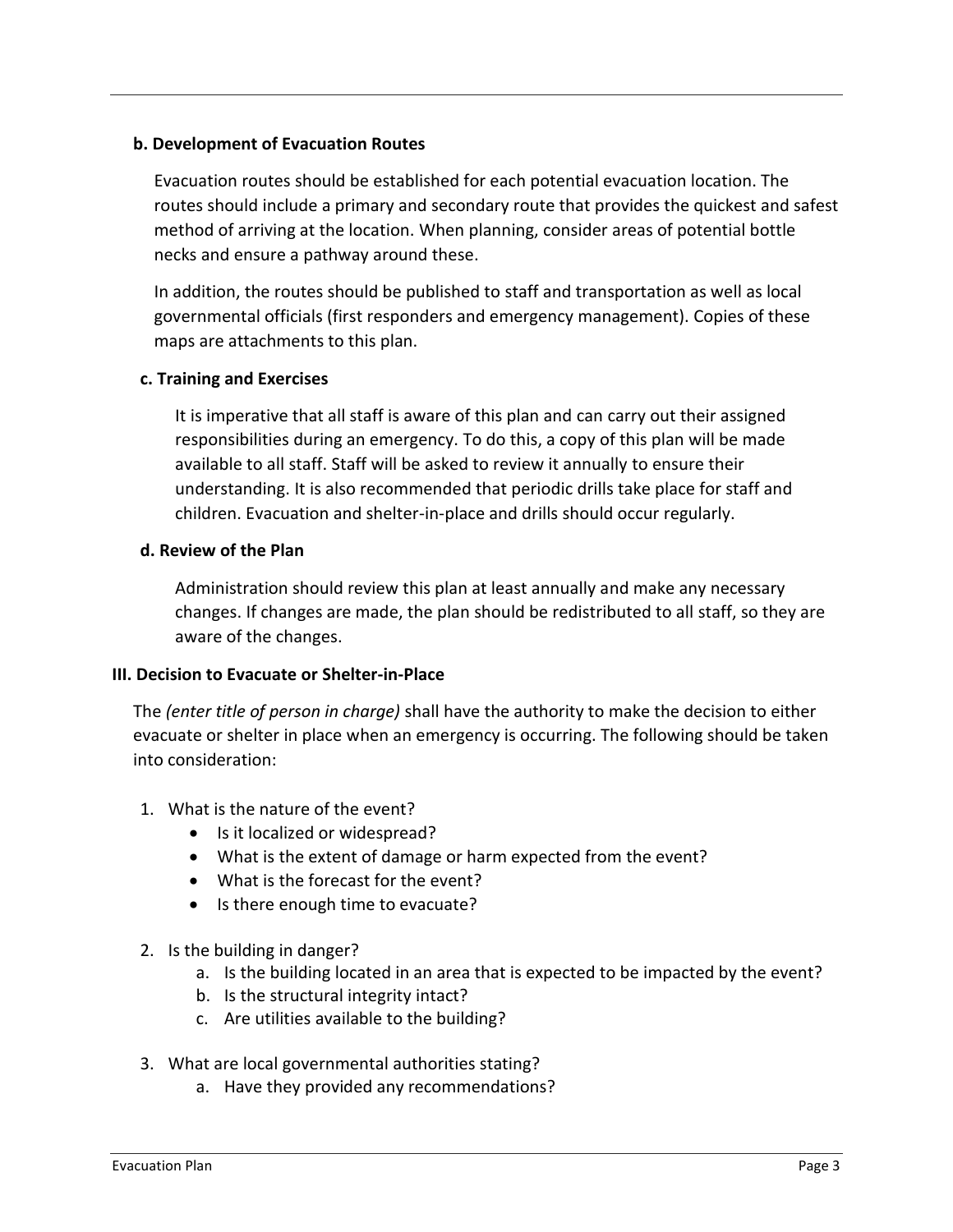- b. Have you reached out to them to get their advice?
- 4. Are supplies available?
	- a. Will supplies be available for the children and staff throughout the event?
	- b. Are supplies available at the alternate location (if evacuating)?
- 5. What is the state of the local environment?
	- a. Are roads passable?
	- b. Is transportation available?
	- c. Are the parking lots open for loading and unloading staff and children?

#### **IV. Shelter-in-Place Concept of Operations**

#### **a. Roles and Responsibilities**

#### **i. School Administrator / Principal / Director**

- 1. Make announcement to all personnel that everyone should shelter-in-place
- 2. Notify local first responders that the building is sheltering-in-place (911 dispatch center, police, fire, EMS, local emergency management)
- 3. Notify the district central office (if applicable)
- 4. Direct someone to monitor conditions (news outlets, conditions of building, internet, etc.)
- 5. Continually monitor the situation and re-evaluate decision to remain shelteringin-place, to evacuate, or to lift the order
- 6. Consider notifying parents of event and actions being taken

#### **ii. Teachers / Staff**

- 1. Move children to safe areas (inside of classroom for example) and bring any children from outdoors in
- 2. Close classroom doors and windows
- 3. Take attendance and account for all children
- 4. Keep the children calm
- 5. Continue classroom activities as normal unless told to do otherwise
- 6. Monitor for announcements from leadership
- 7. Be ready to evacuate or take protective measures as needed based on the incident

#### **iii. Maintenance / Custodians**

- 1. Shut off utilities as directed
- 2. Shut off HVAC, ventilation as directed
- 3. Assist with directing any children to safe areas (inside of classroom)
- 4. Continually monitor the integrity of the building and status of utilities
- 5. Monitor for directions / announcements from leadership
- 6. Secure building (lock doors) as directed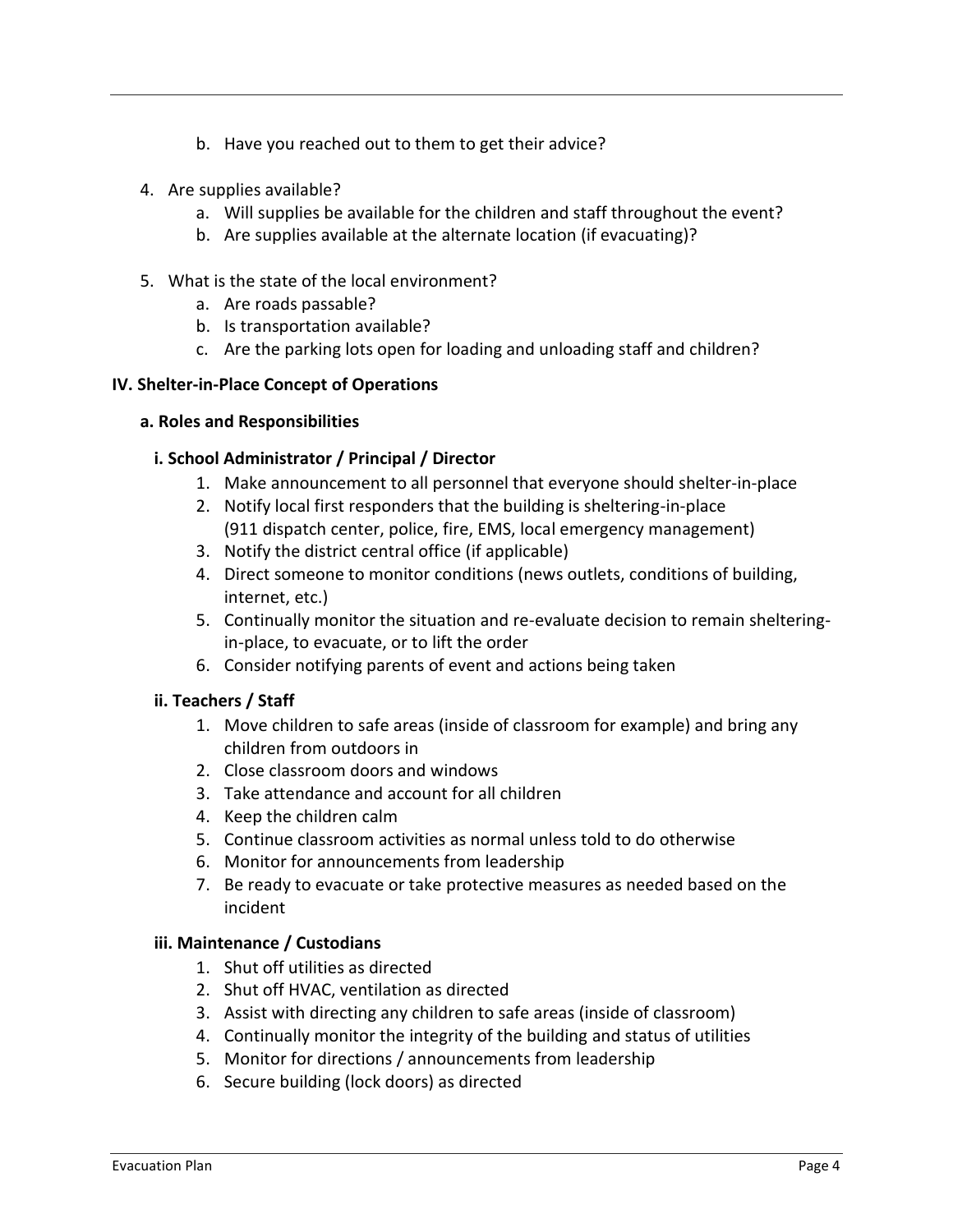## **iv. Office Staff**

- 1. Monitor situation as directed by leadership
- 2. Main phones for concerned parents / public
- 3. Obtain attendance of building for the day (children and staff) and keep roster with you
- 4. Bring a copy of a visitor log with you

## **v. Local Government (First Responders, Emergency Management)**

- 1. Maintain contact with school / building administrators
- 2. Provide regular updates to administrators on the event
- 3. Provide recommendations to administrators on whether to shelter-in-place or evacuate or provide the all clear

## **V. Evacuation Concept of Operations**

When it has been determined that evacuation from the building or area is needed, the following will be completed.

## **a. Roles and Responsibilities**

## **i. School Administrator / Principal / Director**

- 1. Make determination to evacuate and which method
	- a. Determine to evacuate to another area of the building, outside, or to an alternate location
	- b. If evacuating to another location, coordinate with the receiving facility
- 2. Determine best method of evacuation movement (e.g., all at once, call by room or grade)
- 3. Coordinate transportation for evacuation
	- a. Have resources respond to the building (e.g., school buses)
	- b. Determine best evacuation route (work with local first responders to ensure a clear path)
- 4. Order teachers and staff to assemble their children and to account for all children
- 5. Notify teachers and staff of the evacuation method and relocation plan
- 6. Notify local first responders that the building is evacuating (911 dispatch center, police, fire, EMS, local emergency management)
- 7. Notify the district central office (if applicable)
- 8. Direct someone to monitor conditions (news outlets, conditions of building, internet, etc.)
- 9. Continually monitor the situation
- 10. Notify parents of evacuation and procedure for picking up children (if applicable)
- 11. Respond to the alternate location and help coordinate the receipt of children and staff

## **ii. Teachers / Staff**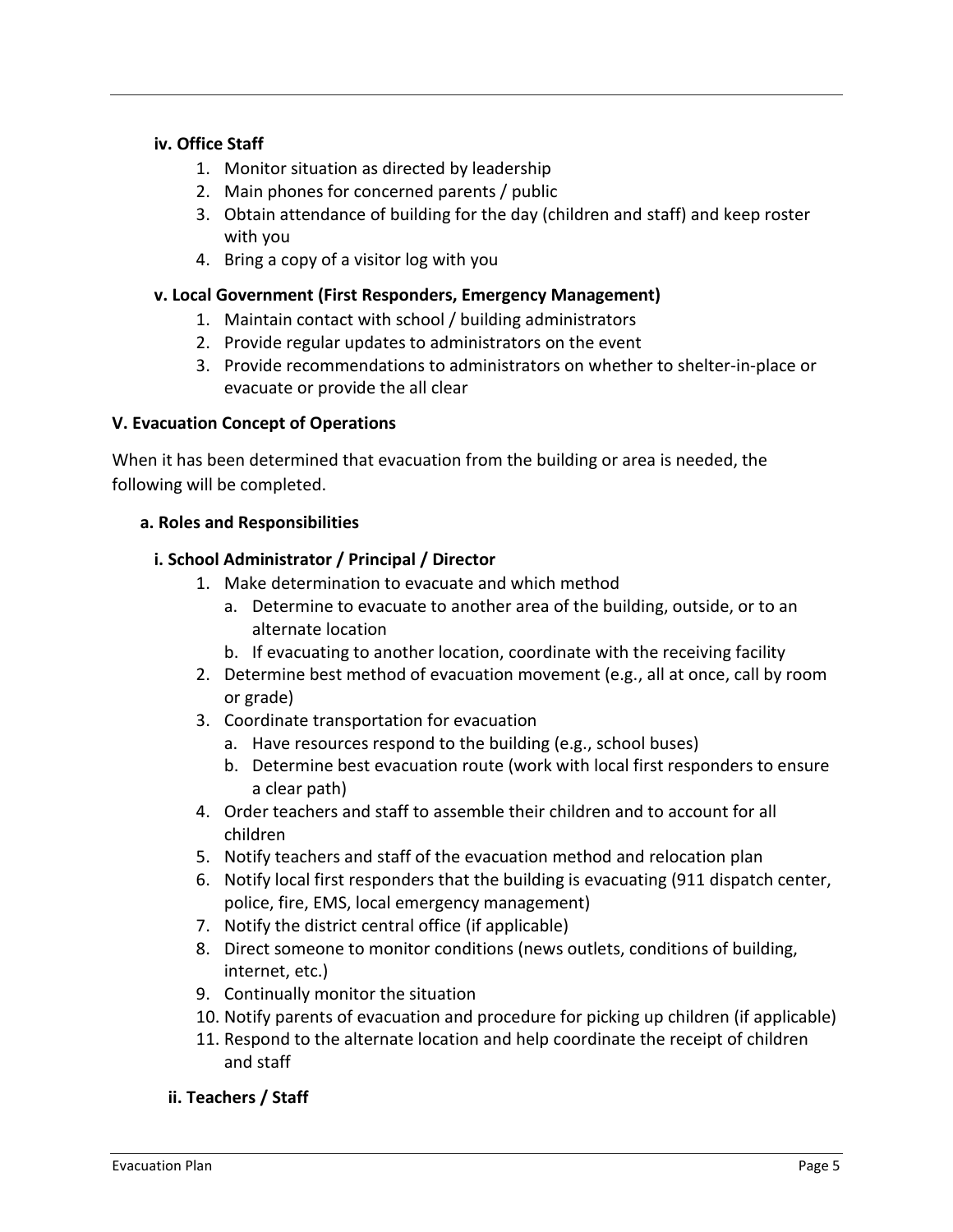- 1. Assemble children and take attendance
	- a. Consider a buddy system
- 2. Instruct children to remain calm and quiet
- 3. If time permits, have them gather their coats
- 4. Always keep children together
- 5. Follow the designated evacuation routes
- 6. Close doors on way out and turn off lights, but do not lock the door
- 7. Take parent / guardian phone lists with you
- 8. Check bathrooms and closets to make sure all children are accounted for
- 9. When arriving at transportation or assembly location, re-take attendance
	- a. If being transported to an off-site, take attendance again at the receiving location
	- b. Report attendance to administration
- 10. Report any missing children to administrators
- 11. Await further instructions

#### **iii. Maintenance / Custodians**

- 1. Ensure evacuation routes within the building are clear
- 2. If evacuating to another location within the building, ensure that the area is ready to receive children and staff
- 3. Monitor building integrity
- 4. Assist with traffic control as needed
- 5. Check building for any unaccounted students / verify evacuation
- 6. Shut down utilities to building as directed

#### **iv. Office Staff**

- 1. Obtain phone lists for children and bring with you
- 2. Bring attendance report for day of children and staff
- 3. Bring a visitor log with you
- 4. Help direct children to evacuation location or transportation
- 5. Maintain phones when safe to do so
- 6. Respond to the receiving site and assist with phones as needed
- 7. Assist with accountability for children and staff
- 8. Bring pre-printed child roster (by teacher or room) with you for reunification efforts

#### **v. Local Government (First Responders, Emergency Management)**

- 1. Maintain contact with school / building administrators
- 2. Provide regular updates to administrators on the event
- 3. When possible, deploy to the location to assist with evacuation / traffic control
- 4. Provide recommendations to administrators on whether to shelter-in-place or evacuate or provide the all clear
- 5. Assist in ensuring evacuation routes are clear for transportation
- 6. Assist in obtaining any needed supplies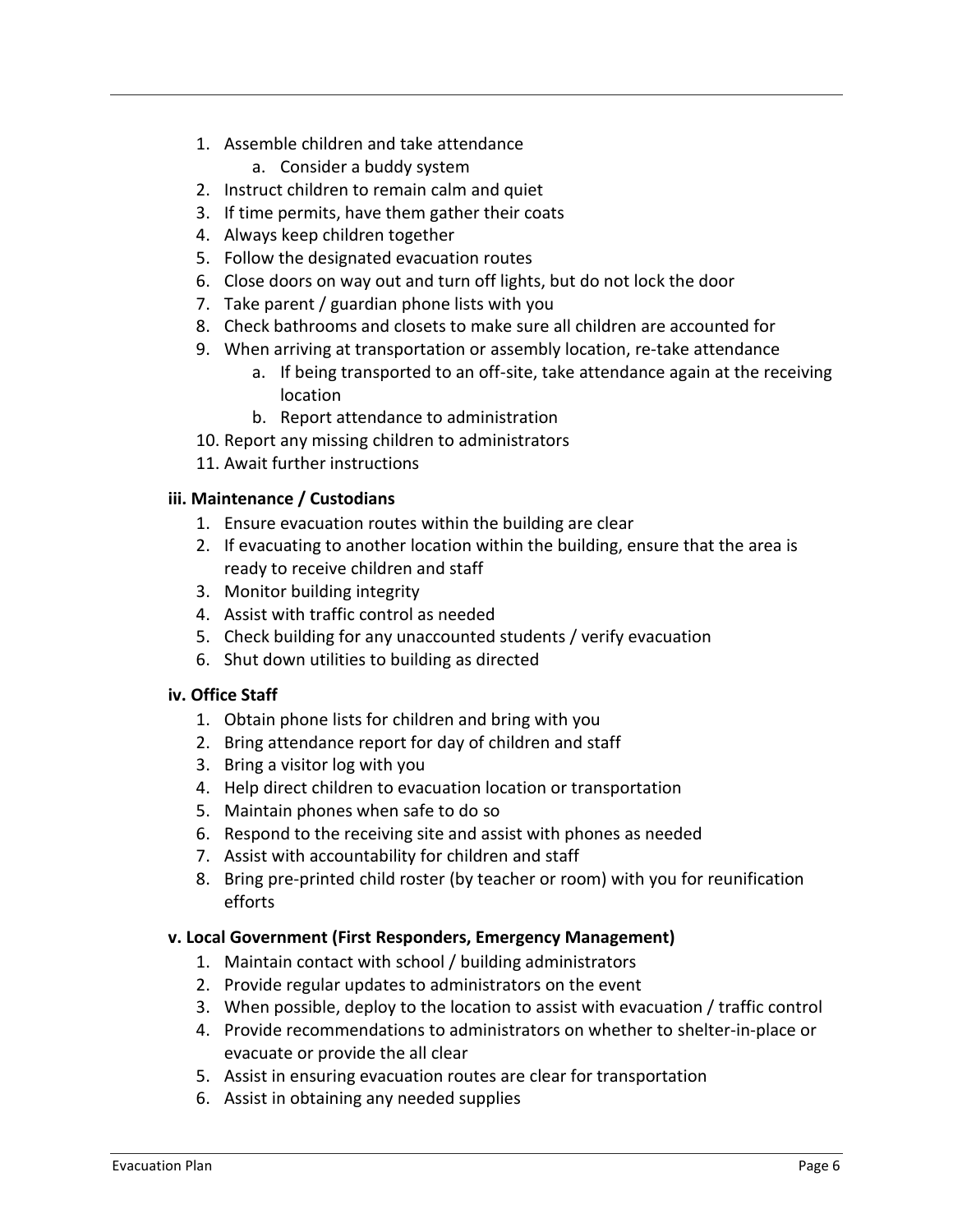- 7. Assist in arranging for behavioral health needs
- 8. Assist with public notification and reunification efforts

### **vi. Transportation**

- 1. Dispatch transportation units to the building to pick-up children and staff
- 2. Utilize pre-established evacuation routes
- 3. If there are any hazards on the route, report such to local government
- 4. Maintain accountability of all transportation assets
- 5. Maintain log of transportation runs (time of arrivals, etc.)
- 6. Continue making runs until all children and staff are evacuated and accounted for

## **vii. Receiving Facility Staff**

- 1. Prepare location for receipt of the children and staff
- 2. Assist in coordination of the arrival of children and staff
- 3. Assist in maintaining order at the receiving location
- 4. Maintain phone communications for concerned parents

## **VI. Reunification Concept of Operations**

#### **a. Concept of Operations**

Reunification of children and parents is a large task and must be organized so all children are accounted for. The following concept of operations will be used.

- A designated reunification area will be setup. The area will be setup according to the first letter of the children's last name:
	- o A-E (Table or Area 1)
	- o F-J (Table or Area 2)
	- o K-N (Table or Area 3)
	- o O-S (Table or Area 4)
	- o T-Z (Table or Area 5)
- The reunification area will be manned by office staff or paraprofessional staff
- Maintenance / security / local police will assist with parking and directing parents or guardians to the place to pick-up children
- Parents /guardians will provide the child's name and teacher's name
- Parents / guardians will provide positive ID for themselves
- Staff will verify the ID of the parent / guardian and ensure they are on the approved pick-up list for the child
- Staff will call to the teacher to have them send the child to the reunification area (use of runners may be needed)
- Once at the area, staff will maintain reunification log of time child was reunified, the name of the person picking up the child, and the person's signature
- Staff will continually update the administration on the status of the reunification efforts and any children that have not been reunified or any parents / guardians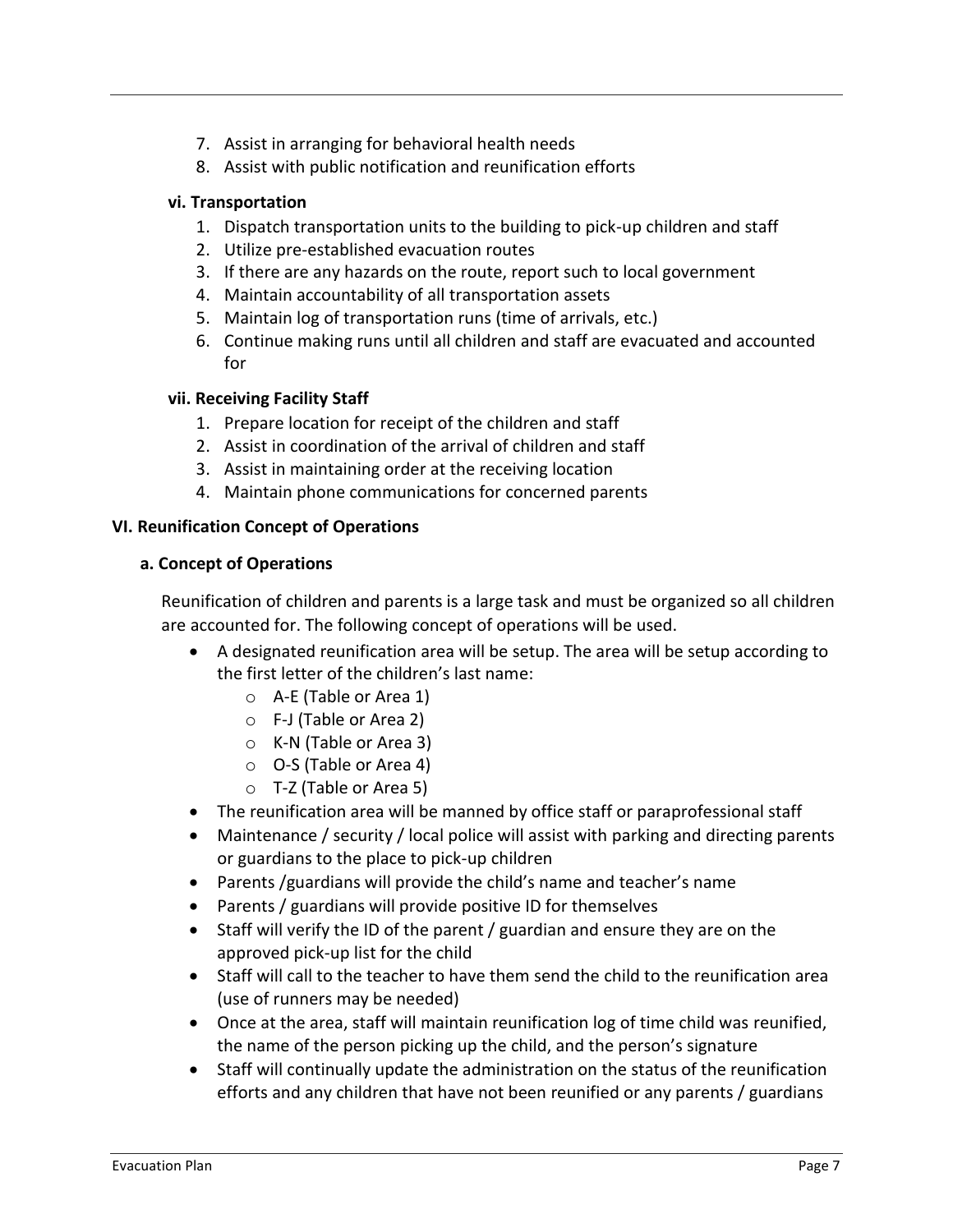that cannot be reached

#### **b. Roles and Responsibilities**

### **i. School Administrator / Principal / Director**

- 1. After conferring with local authorities, deem when it is safe to being reunification operations
- 2. Send notification to parents about reunification locations / times
- 3. Request additional office staff to help with reunification efforts
- 4. Direct personnel to man phones to answer questions from parents
- 5. Follow procedures for any children that are not reunited (e.g. unable to locate parent or guardian)
- 6. Arrange for behavioral health resources as needed

## **ii. Teachers / Staff**

- 1. Instruct children to remain calm and quiet
- 2. Send children to the reunification area as called
- 3. Assist administration with contacting of parents or guardians as requested
- 4. Maintain attendance and report any children not reunited to administration / leadership

## **iii. Maintenance / Custodians**

1. Assist with traffic control as needed at reunification site

## **iv. Office Staff / Other Staff**

- 1. Main phones to assist with reunification questions
- 2. Assist in contacting parents / guardians as needed
- 3. Reconcile attendance lists / visitor logs
- 4. Brings the children's emergency pickup files with them to the evacuation / reunification area
- 5. Brings reunification logs with them to reunification site
- 6. Operate reunification efforts as directed in the concept of operations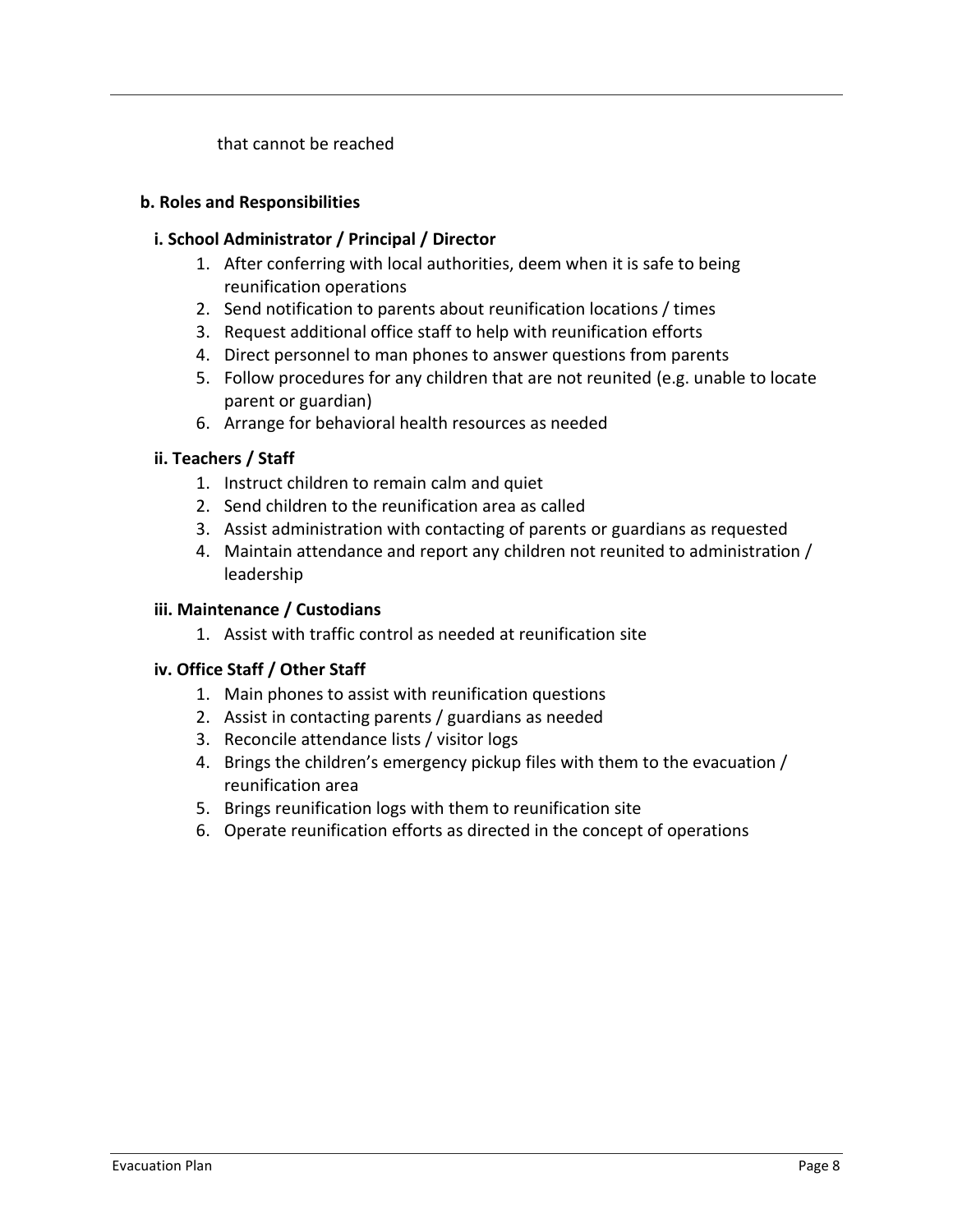## **v. Local Government (First Responders, Emergency Management)**

- 1. Maintain contact with school / building administrators
- 2. When possible, deploy to the location to assist with traffic control
- 3. Assist in arranging for behavioral health needs
- 4. Assist with public notification and reunification efforts

#### **VII. Recovery Actions**

Once the event is concluded, steps should be taken to ensure the safe return to the building and improvement for operations

#### **a. Roles and Responsibilities**

#### **i. School Administrator / Principal / Director**

- 1. Complete a walk through with maintenance personnel to ensure the safety of the building
- 2. Coordinate any inspections required (e.g. building department, health department) to ensure safety
- 3. Arrange for a debrief with staff
- 4. Provide information to parents / guardians about the event
- 5. If necessary, arrange for behavioral health resources to be available to staff and children
- 6. When it is ensured that the building is safe for re-occupancy, develop a schedule for occupancy and notify staff and families

#### **ii. Teachers / Staff**

- 1. Attend debriefing and provide input on the operations
- 2. Watch for signs of behavioral health issues with children and staff and report such

#### **iii. Maintenance / Custodians**

- 1. Complete a walk through with administration personnel to ensure the safety of the building
- 2. Work with contractors / local officials as needed for repairs
- 3. Ensure the cleanliness of the building before re-occupancy
- 4. Attend debriefing and provide input on the operations

#### **References**

Federal Emergency Management Agency. (n.d.). *IS-36a. Multihazard Planning for Schools*. Retrieved from Emergency Management Institute:<https://emilms.fema.gov/IS362a/index.htm>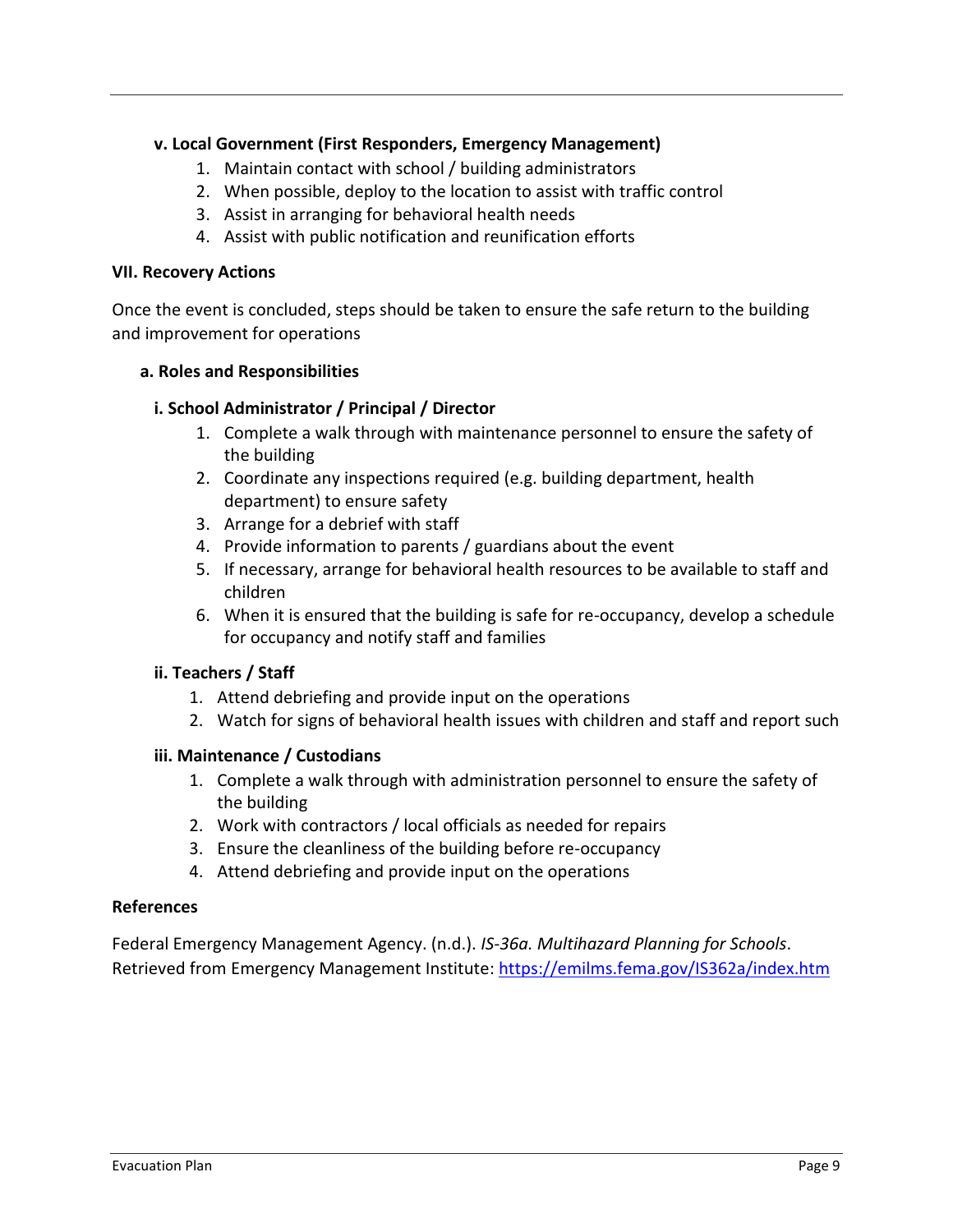# **Attachment 1 – Map Evacuation Locations within Building and Evacuation Routes**

(Insert a map of the building with the pre-identified assembly locations and evacuation routes here)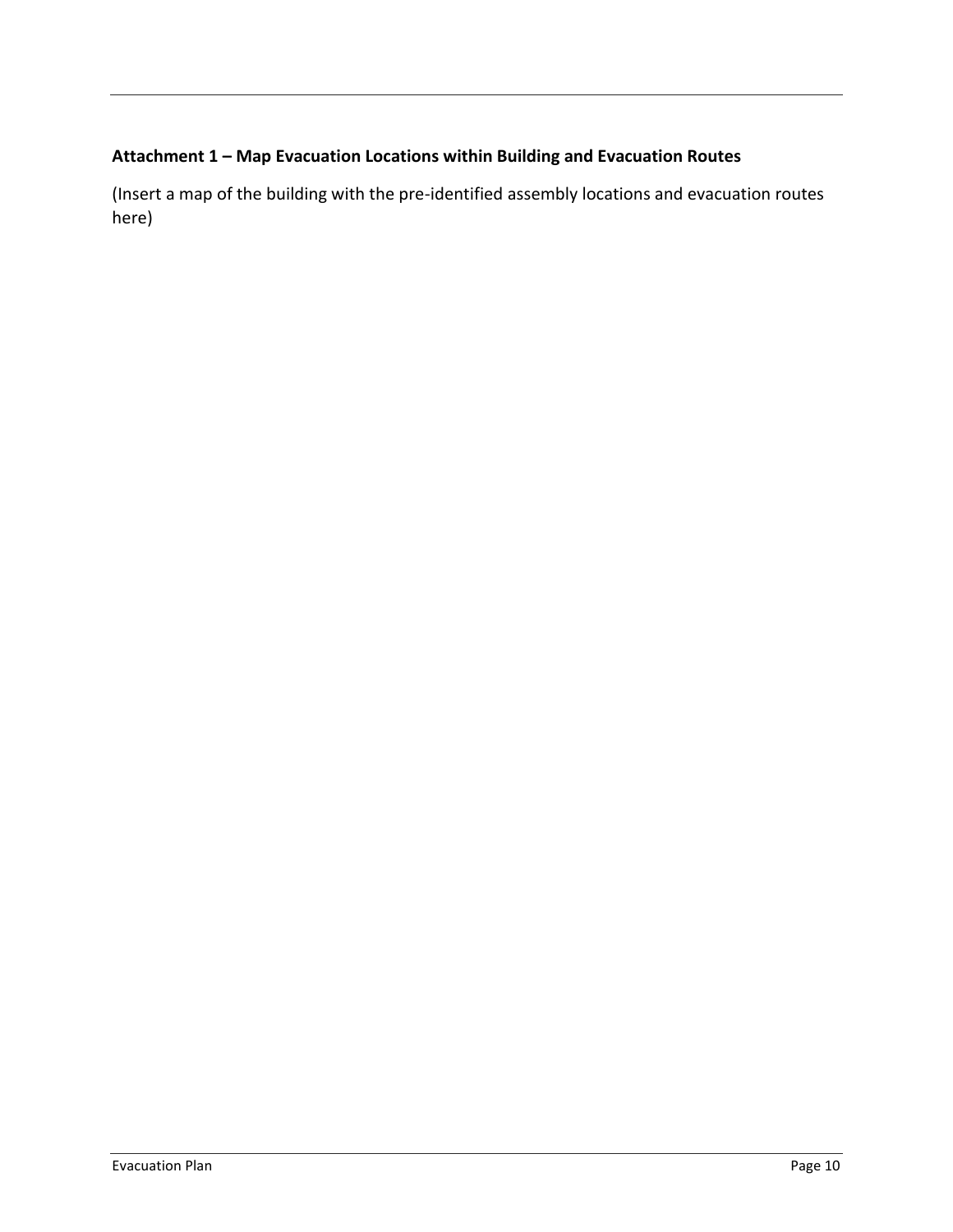# **Attachment 2 – Map Evacuation Locations Outside of the Building and Evacuation Routes**

(Insert a map of the building with the pre-identified outside assembly locations and evacuation routes here)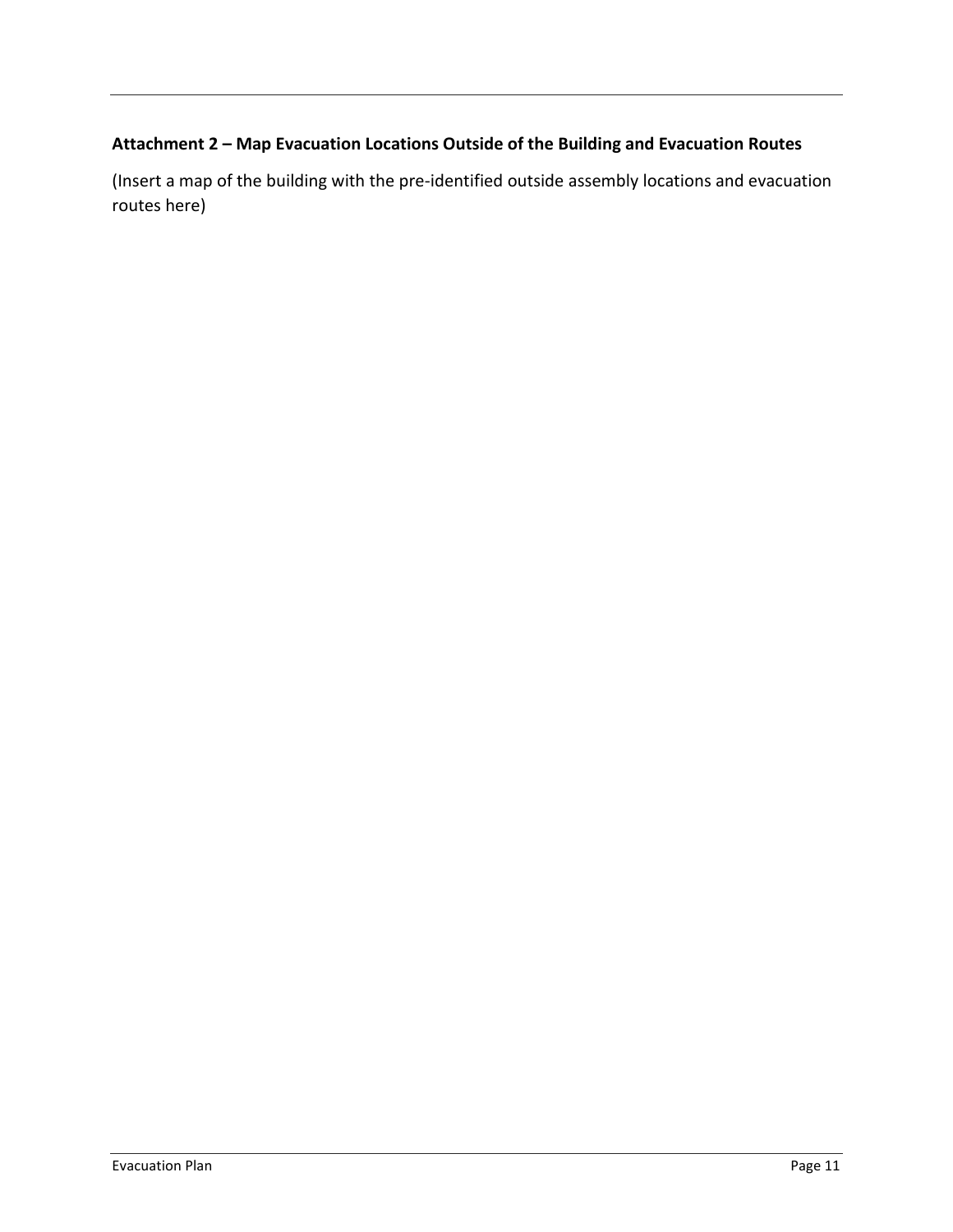# Attachment 3 - Alternate Relocation Site Information

| Main Phone Number: ______________________ |  |  |
|-------------------------------------------|--|--|
|                                           |  |  |
|                                           |  |  |
|                                           |  |  |

(Insert a map of the building with the pre-identified assembly locations)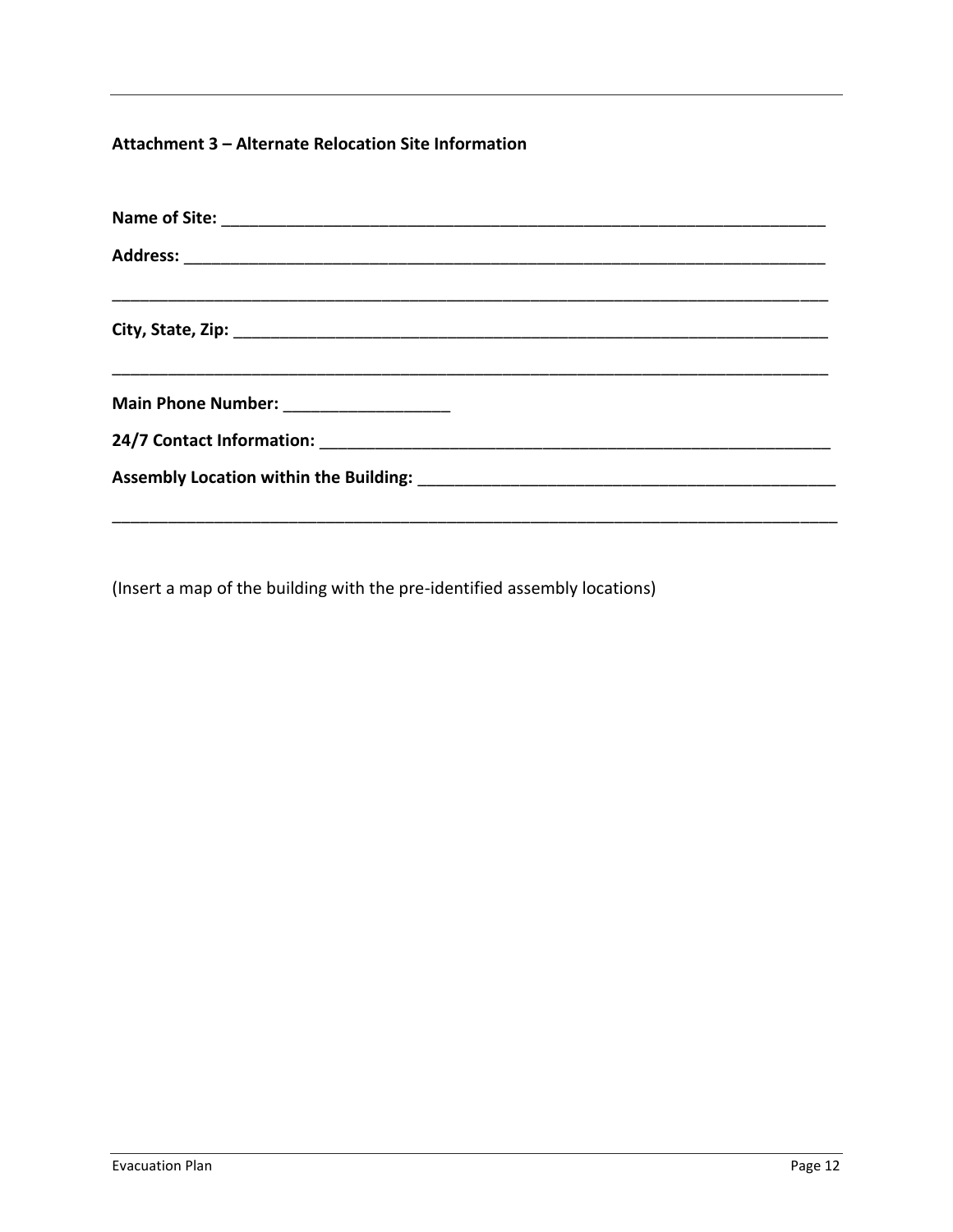## **Attachment 4 – Alternate Relocation Site Evacuation Routes**

Insert the evacuation routes (primary and secondary). Include directions and location for drop off.